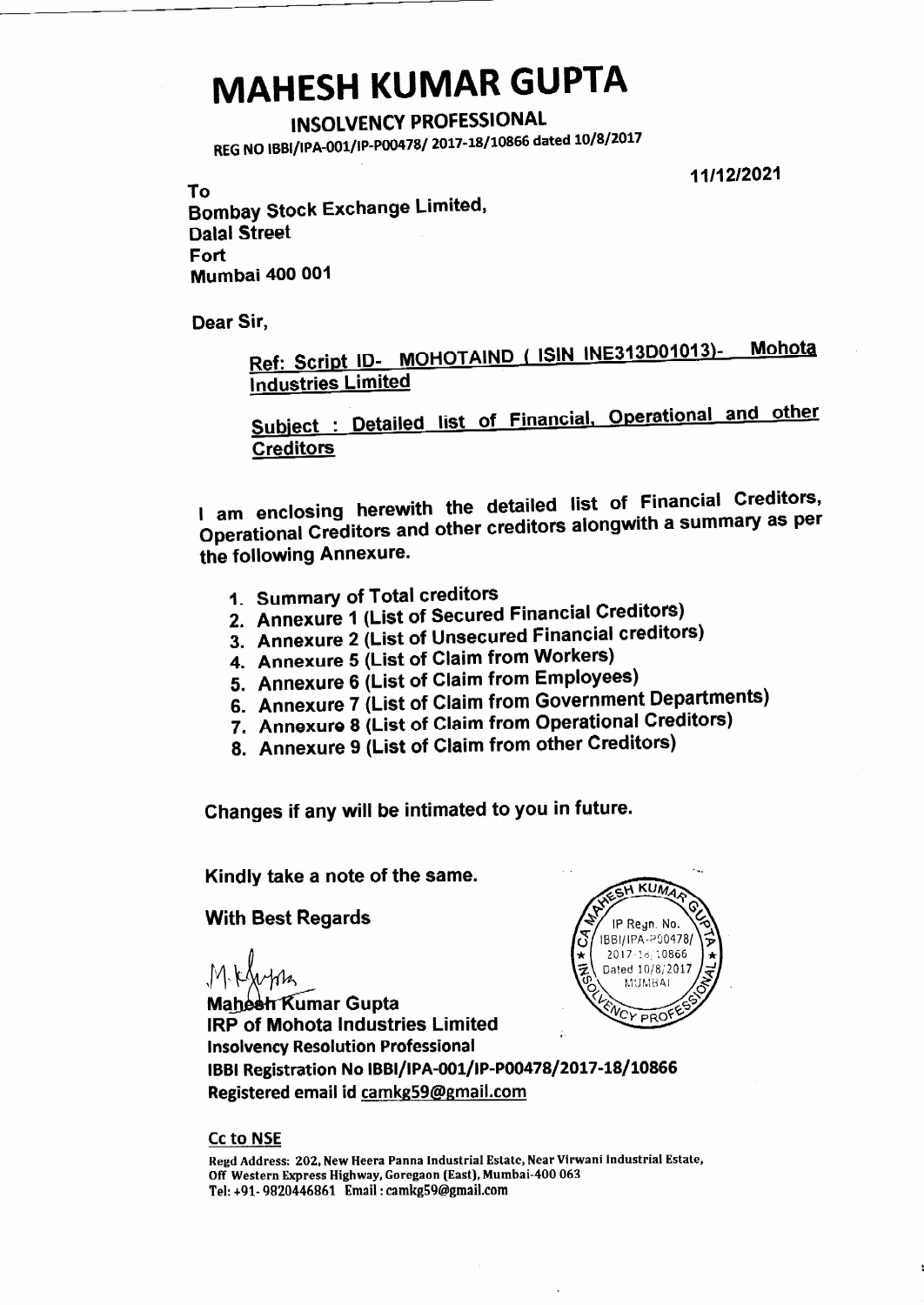## **Name of the Corporate Debtor: MOHOTA INDUSTRIES LIMITED Date of commencement of CIRP: 30/08/2021List of creditors as on: 30/08/2021**

## **Filing under clause (ca) of sub-regulation (2) of regulation 13 the IBBI (Insolvency Resolution Process for Corporate Persons) Regulations, 2016**

(Amount in ₹)

| SI.<br>No. | <b>Category of creditor</b>                                                                           |                  | <b>Summary of claims received</b> |                  | Summary of claims admitted          | <b>Amount</b> of<br>contingent | <b>Amount</b> of<br>claims not | <b>Amount of claims</b><br>under verification | Details in<br><b>Annexure</b> | Remarks, if<br>any |
|------------|-------------------------------------------------------------------------------------------------------|------------------|-----------------------------------|------------------|-------------------------------------|--------------------------------|--------------------------------|-----------------------------------------------|-------------------------------|--------------------|
|            |                                                                                                       | No. of<br>claims | Amount                            | No. of<br>claims | <b>Amount of claims</b><br>admitted | claims                         | admitted                       |                                               |                               |                    |
|            | Secured financial creditors belonging to any class of creditors                                       |                  | 81,00,76,095                      |                  | 59,68,90,567                        |                                | 14,54,353                      | 21, 17, 31, 175                               |                               |                    |
|            | Unsecured financial creditors belonging to any class of<br>creditors                                  |                  | 7,65,50,656                       |                  | 4,67,69,678                         |                                |                                | 2,97,80,978                                   |                               |                    |
|            | Secured financial creditors (other than financial creditors<br>belonging to any class of creditors)   |                  |                                   |                  |                                     |                                |                                |                                               |                               |                    |
|            | Unsecured financial creditors (other than financial creditors<br>belonging to any class of creditors) |                  |                                   |                  |                                     |                                |                                |                                               |                               |                    |
|            | Operational creditors (Workmen)                                                                       | 844              | 1,41,57,98,892                    |                  |                                     |                                |                                | 141,57,98,892                                 |                               |                    |
| 6          | Operational creditors (Employees)                                                                     | 42               | 87,75,068                         |                  |                                     |                                |                                | 87,75,068                                     |                               |                    |
|            | Operational creditors (Government Dues)                                                               |                  | 3,73,62,388                       |                  | 1,41,09,610                         |                                | 2,165                          | 2,32,50,613                                   |                               |                    |
| 8          | Operational creditors (other than Workmen and Employees<br>and Government Dues)                       | 64               | 8,99,17,230                       | 49               | 3,92,09,109                         |                                |                                | 5,07,08,121                                   | 8                             |                    |
|            | Other creditors, if any,<br>(other than financial creditors and operational creditors)                |                  | 22,65,21,429                      |                  | 15,99,83,035                        |                                |                                | 6,65,38,394                                   |                               |                    |
|            | <b>Total</b>                                                                                          | 964              | 2,66,50,01,759                    | 62               | 85,69,61,999                        |                                | 14,56,518                      | 1,80,65,83,241                                |                               |                    |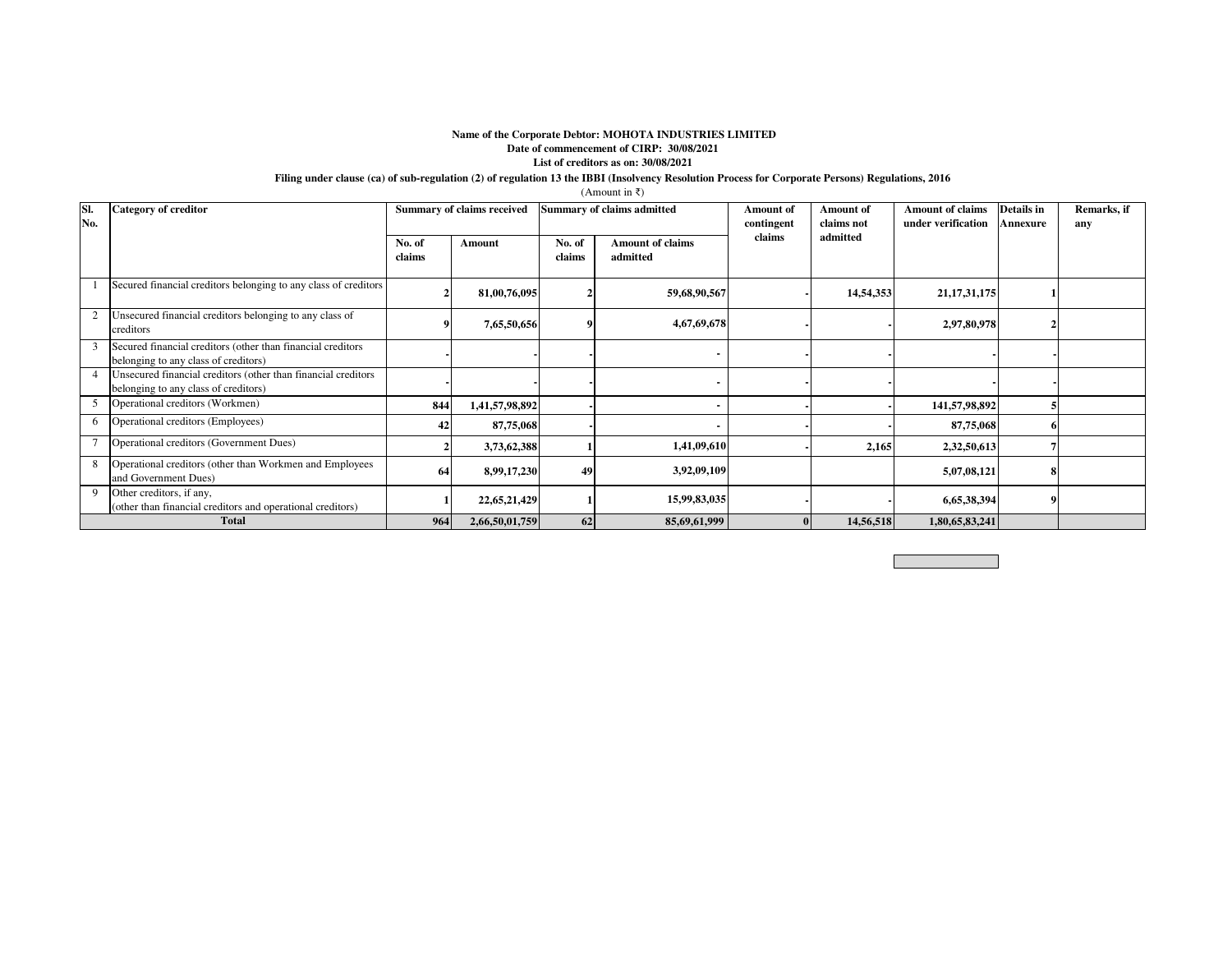|                | Annexure-1          |                                                                         |            |                           |                 |                            |                           |            |         |          |                  |                                    |                            |                             |                                               |
|----------------|---------------------|-------------------------------------------------------------------------|------------|---------------------------|-----------------|----------------------------|---------------------------|------------|---------|----------|------------------|------------------------------------|----------------------------|-----------------------------|-----------------------------------------------|
|                |                     | List of secured financial creditors belonging to any class of creditors |            |                           |                 |                            |                           |            |         |          |                  |                                    |                            |                             |                                               |
| ISI.           | Name of creditor    | <b>Identification</b>                                                   |            | Details of claim received |                 |                            | Details of claim admitted |            |         |          | <b>Amount of</b> | Amount of                          | <b>Amount of Amount of</b> |                             | Remarks, if any                               |
| No.            |                     | N0.                                                                     | Date of    | Amount                    | Amount of claim | <b>Nature of</b>           | Amount                    | Amount     | Whether |          |                  | % of voting continge nt any mutual | claim not                  | claim under                 |                                               |
|                |                     |                                                                         | receipt    | claimed                   | admitted        | claim                      | covered by                | covered by | related | share in | claim            | dues, that                         | admitted                   | verification                |                                               |
|                |                     |                                                                         |            |                           |                 |                            | security                  | guarantee  | party?  | CoC      |                  | may be set-                        |                            |                             |                                               |
|                |                     |                                                                         |            |                           |                 |                            | interest                  |            |         |          |                  | off                                |                            |                             |                                               |
|                | State bank of India |                                                                         | 11/11/2021 | 53.23.94.491              |                 | 37,27,98,148 Finance Limit |                           |            | No      | 57.92%   |                  |                                    | 29,353                     |                             | 15,95,66,990 Interest Verification is pending |
|                |                     |                                                                         |            |                           |                 |                            |                           |            |         |          |                  |                                    |                            |                             | as working is not available                   |
|                |                     |                                                                         |            |                           |                 |                            |                           |            |         |          |                  |                                    |                            |                             |                                               |
| $\overline{2}$ | Bank of India       |                                                                         | 17/11/2021 | 27.76.81.604              |                 | 22,40,92,419 Finance Limit |                           |            | No.     | 34.82%   |                  |                                    | 14,25,000                  |                             | 5,21,64,185 Interest Verification is pending  |
|                |                     |                                                                         |            |                           |                 |                            |                           |            |         |          |                  |                                    |                            |                             | as working is not available. BG               |
|                |                     |                                                                         |            |                           |                 |                            |                           |            |         |          |                  |                                    |                            |                             | Limit not considered as BG has                |
|                | Total               |                                                                         |            | 81,00,76,095              | 59,68,90,567    |                            |                           |            |         | 92.73%   |                  |                                    |                            | 14, 54, 353 21, 17, 31, 175 |                                               |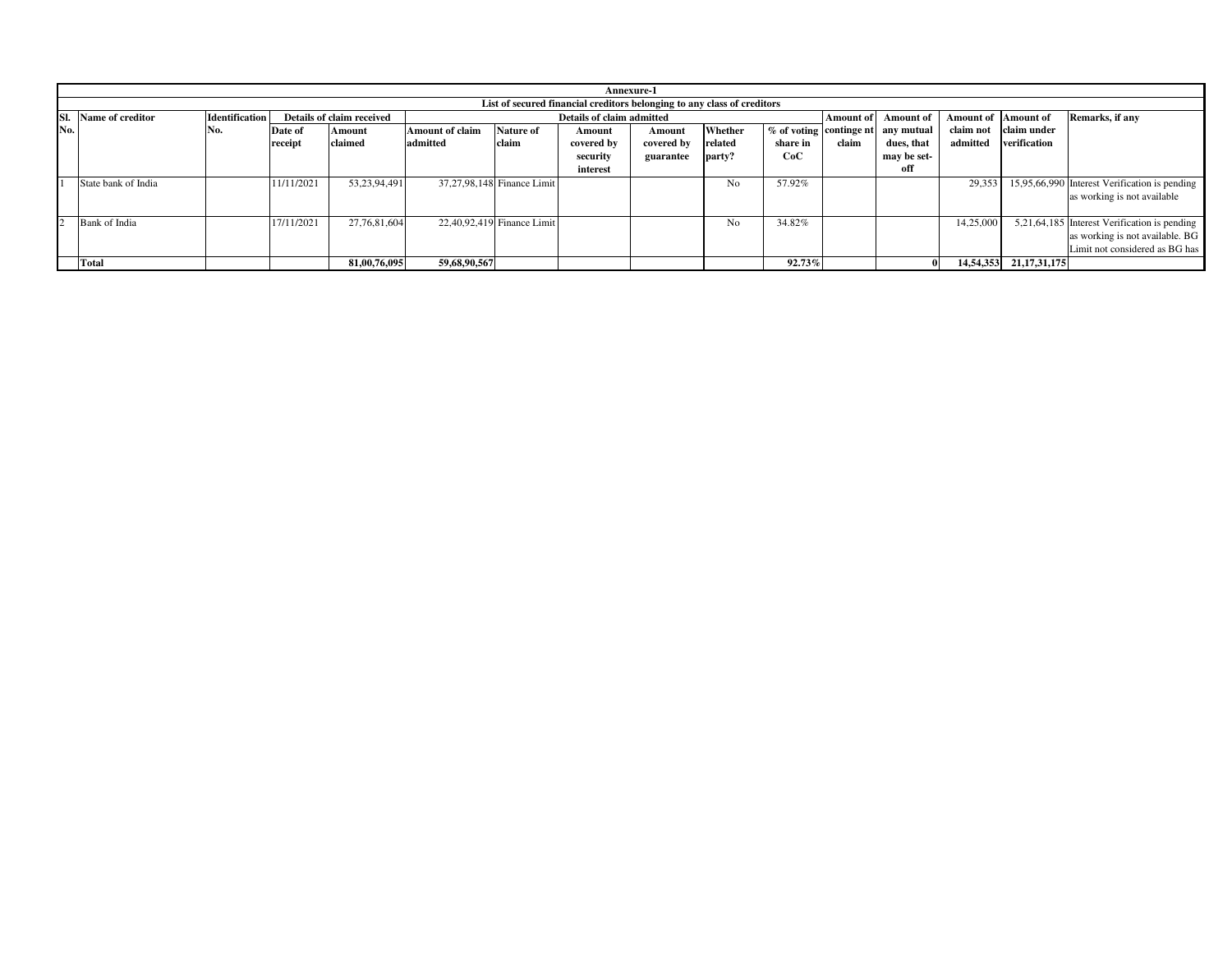|              |                              | Annexure-2                                      |            |             |                        |                  |                                                                           |            |           |               |                  |                  |                            |              |                                            |
|--------------|------------------------------|-------------------------------------------------|------------|-------------|------------------------|------------------|---------------------------------------------------------------------------|------------|-----------|---------------|------------------|------------------|----------------------------|--------------|--------------------------------------------|
|              |                              |                                                 |            |             |                        |                  | List of unsecured financial creditors belonging to any class of creditors |            |           |               |                  |                  |                            |              |                                            |
| ISI.         | Name of creditor             | <b>Identification Details of claim received</b> |            |             |                        |                  | <b>Details of claim admitted</b>                                          |            |           | $%$ of voting | <b>Amount of</b> | <b>Amount</b> of | <b>Amount of Amount of</b> |              | Remarks, if any                            |
| No.          |                              | No.                                             | Date of    | Amount      | <b>Amount of Claim</b> | <b>Nature of</b> | Amount                                                                    | Amount     | Whether   | share in      | continge nt      | any mutual       | claim not                  | claim under  |                                            |
|              |                              |                                                 | receipt    | claimed     | admitted               | claim            | covered by                                                                | covered by | related   | CoC           | claim            | dues, that       | admitted                   | verification |                                            |
|              |                              |                                                 |            |             |                        |                  | security                                                                  | guarantee  | party?    |               |                  | may be set-      |                            |              |                                            |
|              |                              |                                                 |            |             |                        |                  | interest                                                                  |            |           |               |                  | off              |                            |              |                                            |
|              | <b>Indusind Bank</b>         |                                                 | 17/11/2021 | 75,84,745   | 18,70,816              |                  |                                                                           |            | No        | 0.29%         |                  |                  |                            |              | 57,13,929 Interest Verification is pending |
|              |                              |                                                 |            |             |                        |                  |                                                                           |            |           |               |                  |                  |                            |              | as working is not available                |
|              | The diamond company ltd      |                                                 | 20/11/2021 | 96,00,658   | 81,91,435              |                  |                                                                           |            | Not known | 1.27%         |                  |                  |                            |              | 14,09,223 Interest Verification is pending |
|              |                              |                                                 |            |             |                        |                  |                                                                           |            | so far    |               |                  |                  |                            |              | as working is not available                |
|              | Veer Enterprise Pvt Ltd.     |                                                 | 20/11/2021 | 6,11,477    | 2,07,427               | ICD              |                                                                           |            | Not known | 0.03%         |                  |                  |                            |              | 4,04,050 Interest Verification is pending  |
|              |                              |                                                 |            |             |                        |                  |                                                                           |            | so far    |               |                  |                  |                            |              | as working is not available                |
|              | The R.S.R.Mohota SPE.&       |                                                 | 22/11/2021 | 3,02,35,014 | 2,15,00,000            | Loan             |                                                                           |            | No        | 3.34%         |                  |                  |                            | 87,35,014    | Interest Verification is pending           |
|              | Wvg. Mills Employees         |                                                 |            |             |                        |                  |                                                                           |            |           |               |                  |                  |                            |              | as working is not available                |
|              | Provident Fund Trust         |                                                 |            |             |                        |                  |                                                                           |            |           |               |                  |                  |                            |              |                                            |
|              | Hari Finance & Trade Private |                                                 | 18/11/2021 | 68,10,274   | 50,00,000              | Loan             |                                                                           |            | Not known | 0.78%         |                  |                  |                            |              | 18,10,274 Interest Verification is pending |
|              | Limited                      |                                                 |            |             |                        |                  |                                                                           |            | so far    |               |                  |                  |                            |              | as working is not available                |
|              | Fair Growth Enterprises      |                                                 | 18/11/2021 | 68,10,274   | 50,00,000              | Loan             |                                                                           |            | Not known | 0.78%         |                  |                  |                            |              | 18,10,274 Interest Verification is pending |
|              | Private Limited              |                                                 |            |             |                        |                  |                                                                           |            | so far    |               |                  |                  |                            |              | as working is not available                |
|              | Trinetra Traders Private     |                                                 | 19/11/2021 | 69,36,180   | 50,00,000              | Loan             |                                                                           |            | Not known | 0.78%         |                  |                  |                            |              | 19,36,180 Interest Verification is pending |
|              | Limited                      |                                                 |            |             |                        |                  |                                                                           |            | so far    |               |                  |                  |                            |              | as working is not available                |
|              | 8 Vinay Mohota               |                                                 | 20/11/2021 | 36,45,000   | $\sim$                 |                  |                                                                           |            | Not known | $\Omega$      |                  |                  |                            | 36,45,000    |                                            |
|              |                              |                                                 |            |             |                        |                  |                                                                           |            | so far    |               |                  |                  |                            |              |                                            |
| $\mathbf{Q}$ | The Mohota Mill Workmens     |                                                 | 22/11/2021 | 43,17,034   | $\blacksquare$         |                  |                                                                           |            | Not known | $\Omega$      |                  |                  |                            | 43,17,034    |                                            |
|              | Co-operative Society Limited |                                                 |            |             |                        |                  |                                                                           |            | so far    |               |                  |                  |                            |              |                                            |
|              | <b>Total</b>                 |                                                 |            | 7,65,50,656 | 4,67,69,678            |                  | $\sim$                                                                    |            |           | 7.27%         |                  |                  |                            | 2,97,80,978  |                                            |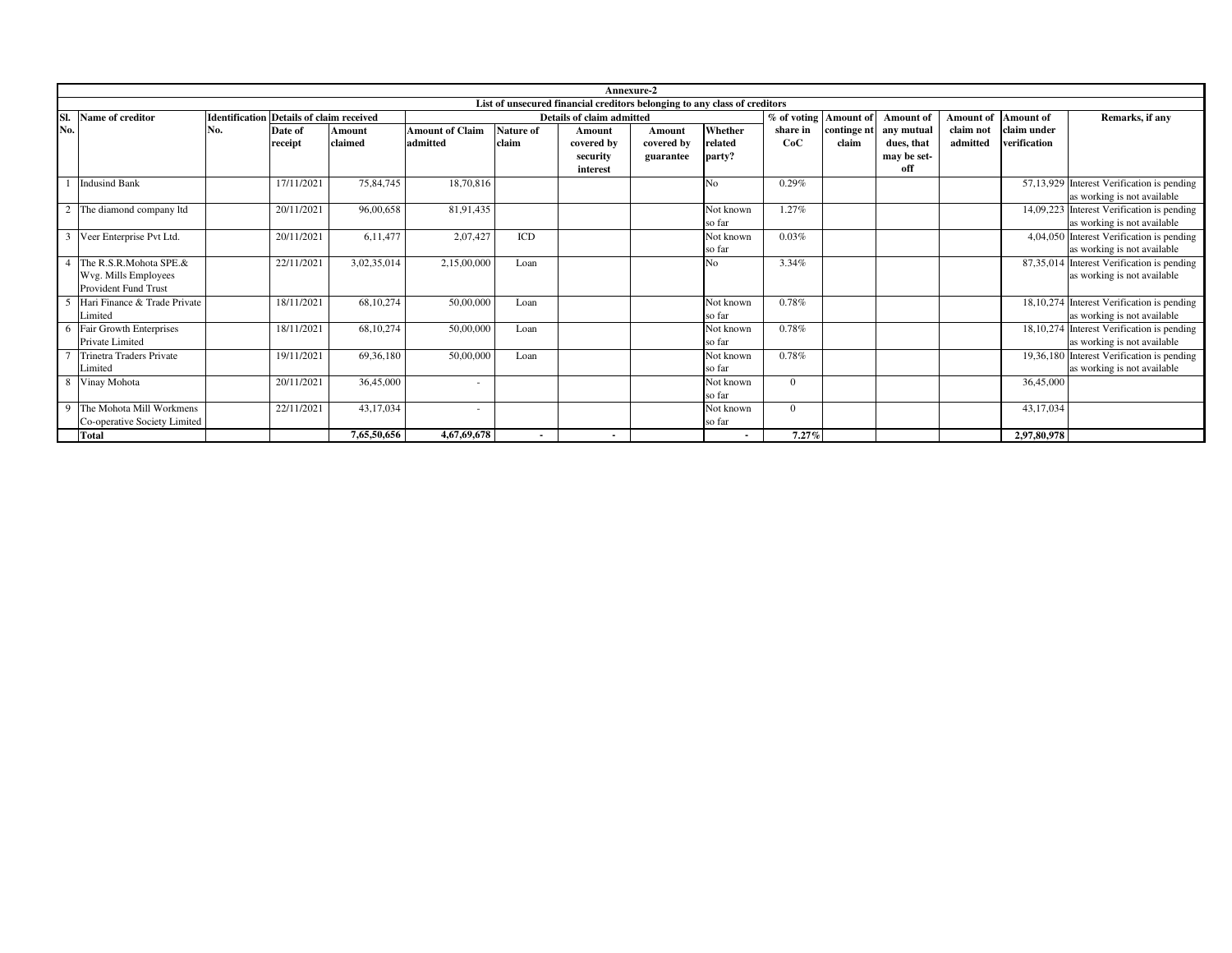|     | Annexure – 5<br>Name of the corporate debtor: MOHOTA INDUSTRIES LIMITED; Date of commencement of CIRP: 30/08/2021; List of creditors as on:                                                                 |  |                 |                       |           |           |         |                   |            |                |                    |           |  |
|-----|-------------------------------------------------------------------------------------------------------------------------------------------------------------------------------------------------------------|--|-----------------|-----------------------|-----------|-----------|---------|-------------------|------------|----------------|--------------------|-----------|--|
|     | List of operational creditors (Workmen)                                                                                                                                                                     |  |                 |                       |           |           |         |                   |            |                |                    |           |  |
|     | (Amount in $\bar{x}$ )                                                                                                                                                                                      |  |                 |                       |           |           |         |                   |            |                |                    |           |  |
| SI. | Name of authorised<br>Details of claim admitted<br><b>Amount of claim</b><br>Remarks, if any<br><b>Identification No.</b><br>Details of claim received<br><b>Amount of</b><br><b>Amount of</b><br>Amount of |  |                 |                       |           |           |         |                   |            |                |                    |           |  |
| No. | representative, if any                                                                                                                                                                                      |  |                 |                       |           |           |         |                   | contingent | any mutual     | under verification | claim not |  |
|     |                                                                                                                                                                                                             |  | Date of receipt | <b>Amount claimed</b> | Amount of | Nature of | Whether | % voting share in | claim      | dues, that may |                    | admitted  |  |
|     |                                                                                                                                                                                                             |  |                 |                       | claim     | claim     | related | $CoC.$ if         |            | be             |                    |           |  |
|     |                                                                                                                                                                                                             |  |                 |                       | admitted  |           | party?  | applicable        |            | set-off        |                    |           |  |
|     | <b>Workers Claims</b>                                                                                                                                                                                       |  | 29/11/2021      | 1,41,57,98,892.00     |           |           | No      |                   |            |                | 1,41,57,98,892.00  |           |  |
|     | 1,41,57,98,892.00<br>Total<br>141,57,98,892                                                                                                                                                                 |  |                 |                       |           |           |         |                   |            |                |                    |           |  |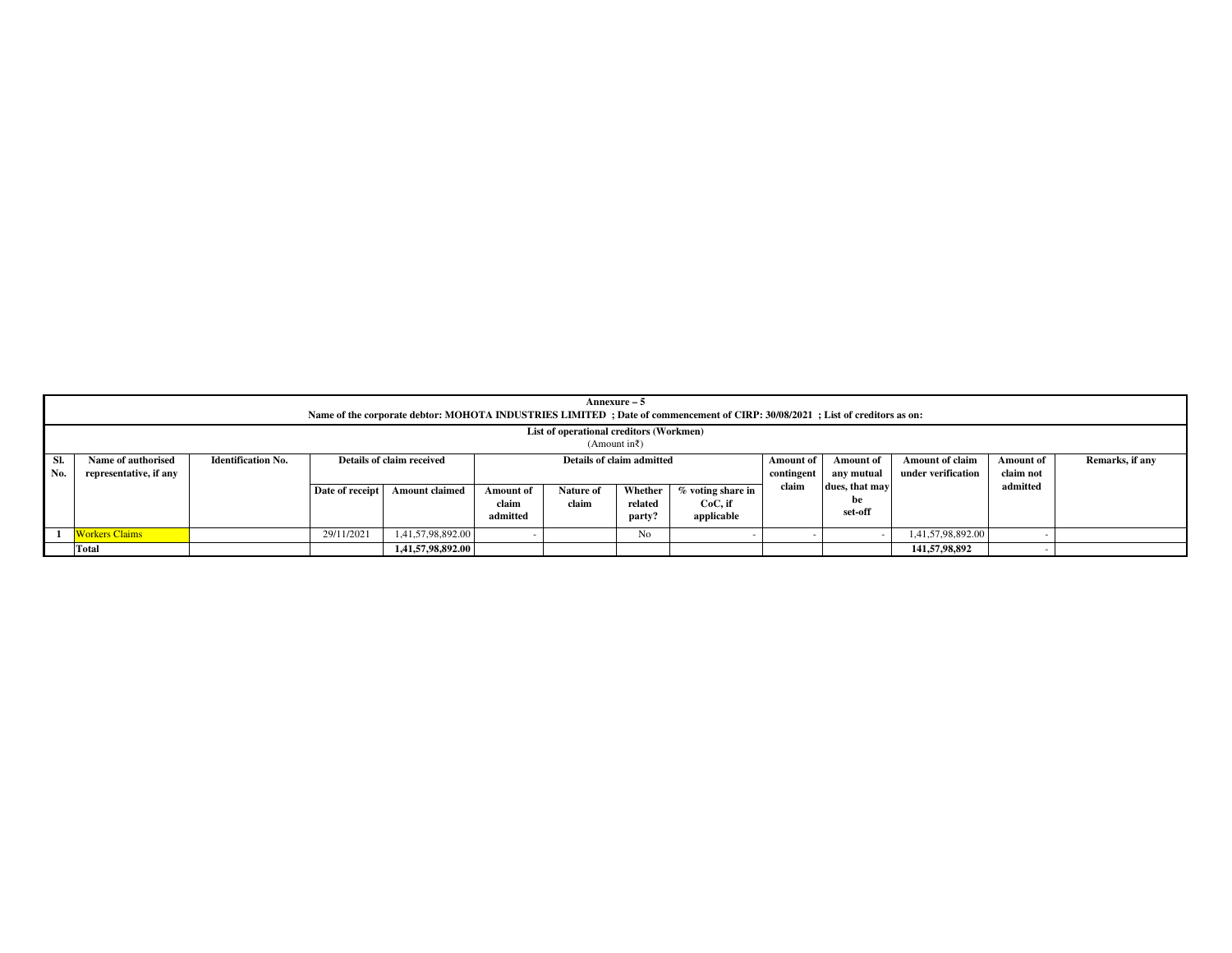|            | Annexure - 6<br>Name of the corporate debtor: MOHOTA INDUSTRIES LIMITED; Date of commencement of CIRP: 30/08/2021; List of creditors as on:                                                                                                                                |                                                                    |                 |                       |                                |                    |                              |                                               |        |                                  |           |          |                                                                                                                                                                             |  |
|------------|----------------------------------------------------------------------------------------------------------------------------------------------------------------------------------------------------------------------------------------------------------------------------|--------------------------------------------------------------------|-----------------|-----------------------|--------------------------------|--------------------|------------------------------|-----------------------------------------------|--------|----------------------------------|-----------|----------|-----------------------------------------------------------------------------------------------------------------------------------------------------------------------------|--|
|            | List of operational creditors (Employees)<br>(Amount in $\bar{x}$ )                                                                                                                                                                                                        |                                                                    |                 |                       |                                |                    |                              |                                               |        |                                  |           |          |                                                                                                                                                                             |  |
| SI.<br>No. | <b>Identification No.</b><br>Details of claim received<br>Details of claim admitted<br>Name of authorised<br><b>Amount of claim</b><br><b>Amount</b> of<br>Amount of<br>Amount of<br>under verification<br>representative, if any<br>contingent<br>claim not<br>any mutual |                                                                    |                 |                       |                                |                    |                              |                                               |        |                                  |           |          | Remarks, if any                                                                                                                                                             |  |
|            |                                                                                                                                                                                                                                                                            |                                                                    | Date of receipt | <b>Amount claimed</b> | Amount of<br>claim<br>admitted | Nature of<br>claim | Whether<br>related<br>party? | % of voting share in<br>CoC, if<br>applicable | claim  | dues, that may<br>be set-<br>off |           | admitted |                                                                                                                                                                             |  |
|            | Mukesh Mahajan                                                                                                                                                                                                                                                             |                                                                    | 22/11/2021      | 14,37,399             |                                |                    |                              |                                               |        |                                  | 14,37,399 |          | Salary for period 31/08/2021<br>to 07/11/2021 for 42                                                                                                                        |  |
|            | Mukesh Mahajan                                                                                                                                                                                                                                                             |                                                                    | 22/11/2021      | 65,87,670             |                                |                    |                              |                                               |        |                                  | 65,87,670 |          | Salary For period 01/05/21 to<br>30/08/21 and Grautiy, Bonus<br>and Leave encashment for 55<br>employees. Verification is<br>pending due to non receipt of<br>roper recorde |  |
|            | Vaibhav Mohota                                                                                                                                                                                                                                                             |                                                                    | 20/11/2021      | 3,84,000              | $\overline{\phantom{a}}$       |                    |                              |                                               |        |                                  | 3,84,000  |          |                                                                                                                                                                             |  |
|            |                                                                                                                                                                                                                                                                            | Claims received on account of outstanding Salaries of Ex-employees |                 |                       |                                |                    |                              |                                               |        |                                  |           |          |                                                                                                                                                                             |  |
|            | Ramanuj Yadav                                                                                                                                                                                                                                                              |                                                                    | 22/11/2021      | 3,65,999              |                                |                    |                              |                                               |        |                                  | 3,65,999  |          |                                                                                                                                                                             |  |
|            |                                                                                                                                                                                                                                                                            |                                                                    |                 |                       |                                |                    |                              |                                               |        |                                  |           |          |                                                                                                                                                                             |  |
|            |                                                                                                                                                                                                                                                                            | Claims received on account of outstanding Gratuity of ex-employees |                 |                       |                                |                    |                              |                                               |        |                                  |           |          |                                                                                                                                                                             |  |
|            |                                                                                                                                                                                                                                                                            |                                                                    |                 |                       |                                |                    |                              |                                               |        |                                  |           |          |                                                                                                                                                                             |  |
|            | Total                                                                                                                                                                                                                                                                      |                                                                    |                 | 87,75,068             |                                | $\sim$             | $\blacksquare$               | $\sim$                                        | $\sim$ | $\sim$                           | 87,75,068 |          |                                                                                                                                                                             |  |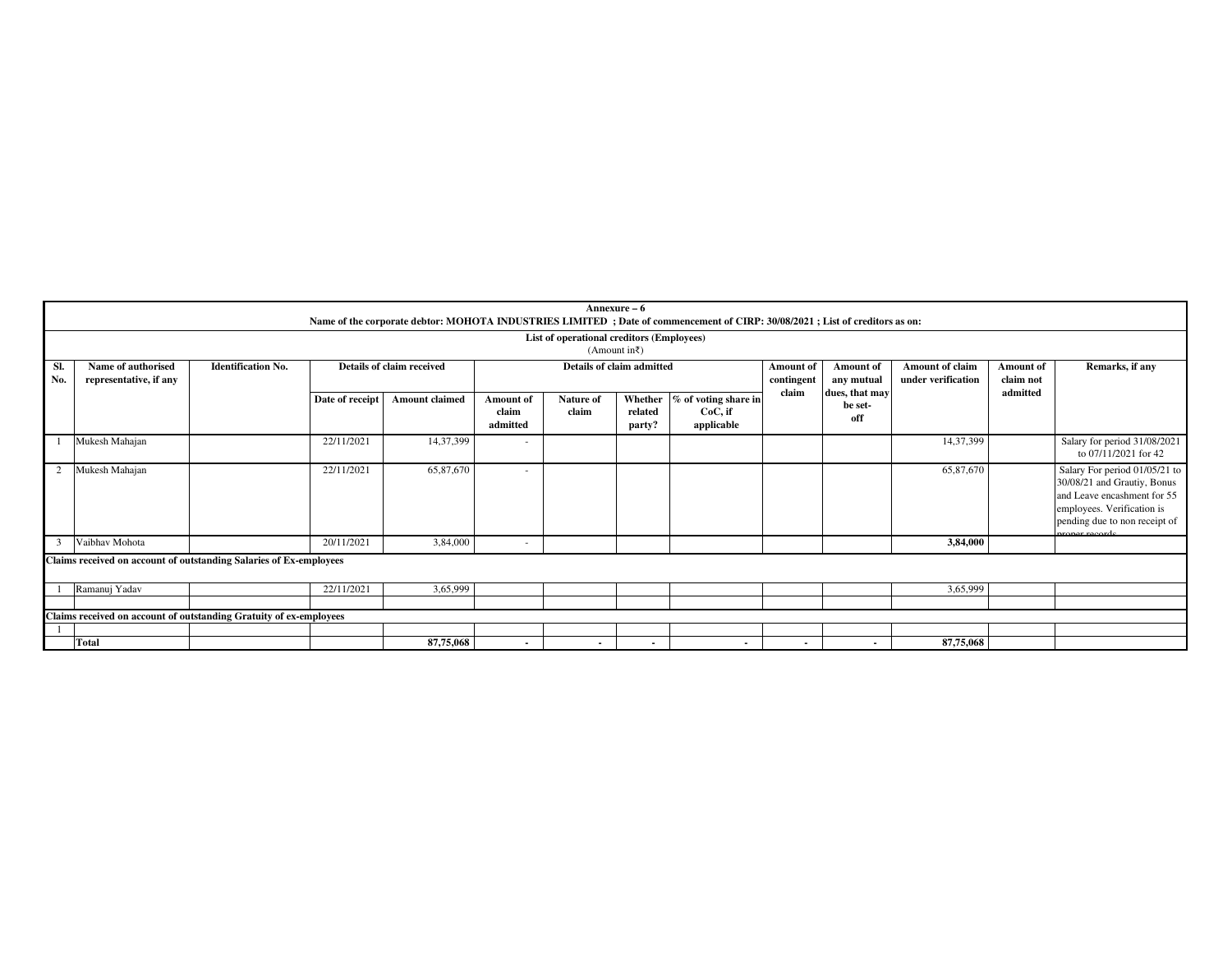|     |                                                                                                                                       |              |          |            | $Annexure-7$                                    |                           |           |                  |                                 |
|-----|---------------------------------------------------------------------------------------------------------------------------------------|--------------|----------|------------|-------------------------------------------------|---------------------------|-----------|------------------|---------------------------------|
|     | Name of the corporate debtor: MOHOTA INDUSTRIES LIMITED; Date of commencement of CIRP:30/08/2021; List of creditors as on: 30/08/2021 |              |          |            |                                                 |                           |           |                  |                                 |
|     |                                                                                                                                       |              |          |            | List of operational creditors (Government dues) |                           |           |                  |                                 |
|     |                                                                                                                                       |              |          |            | (Amount in $\bar{x}$ )                          |                           |           |                  |                                 |
| SI. | <b>Details of Claimant</b>                                                                                                            |              |          |            | Details of claim                                | Details of claim admitted |           | <b>Amount</b> of | Remarks, if                     |
| No. |                                                                                                                                       |              |          | received   |                                                 |                           |           | claim under      | any                             |
|     | <b>Department</b>                                                                                                                     | Government   | Identifi | Date of    | Amount                                          | Amount                    | Nature of | verification     |                                 |
|     |                                                                                                                                       |              | cation   | receipt    | claimed                                         | of claim                  | claim     |                  |                                 |
|     |                                                                                                                                       |              | No.      |            |                                                 | admitted                  |           |                  |                                 |
|     |                                                                                                                                       |              |          |            |                                                 |                           |           |                  |                                 |
|     | 1 Deputy commissionor of Sales tax                                                                                                    | Maharashtra  |          | 15/11/2021 | 2,32,52,778                                     | $\overline{0}$            |           | 2,32,50,613      | RS. 2165/- of interest amount   |
|     |                                                                                                                                       | State        |          |            |                                                 |                           |           |                  | deducted due to interest exceed |
|     |                                                                                                                                       | government   |          |            |                                                 |                           |           |                  | tax amount. Form C is used for  |
|     |                                                                                                                                       |              |          |            |                                                 |                           |           |                  | claim.                          |
|     | 2 Mr. Ashok Sawant, Superintending                                                                                                    | Maharashtra  |          | 18/11/2021 | 1,41,09,610                                     | 1,41,09,610               |           |                  |                                 |
|     | Engineer, O&M Circle, MSEDCL, At                                                                                                      | <b>State</b> |          |            |                                                 |                           |           |                  |                                 |
|     | Administrative Bldg. Borgaon (Meghe)                                                                                                  | government   |          |            |                                                 |                           |           |                  |                                 |
|     | Naka, Wardha - 442001                                                                                                                 |              |          |            |                                                 |                           |           |                  |                                 |
|     | Total=                                                                                                                                |              |          |            | 3,73,62,388                                     | 1,41,09,610               |           | 2,32,50,613      |                                 |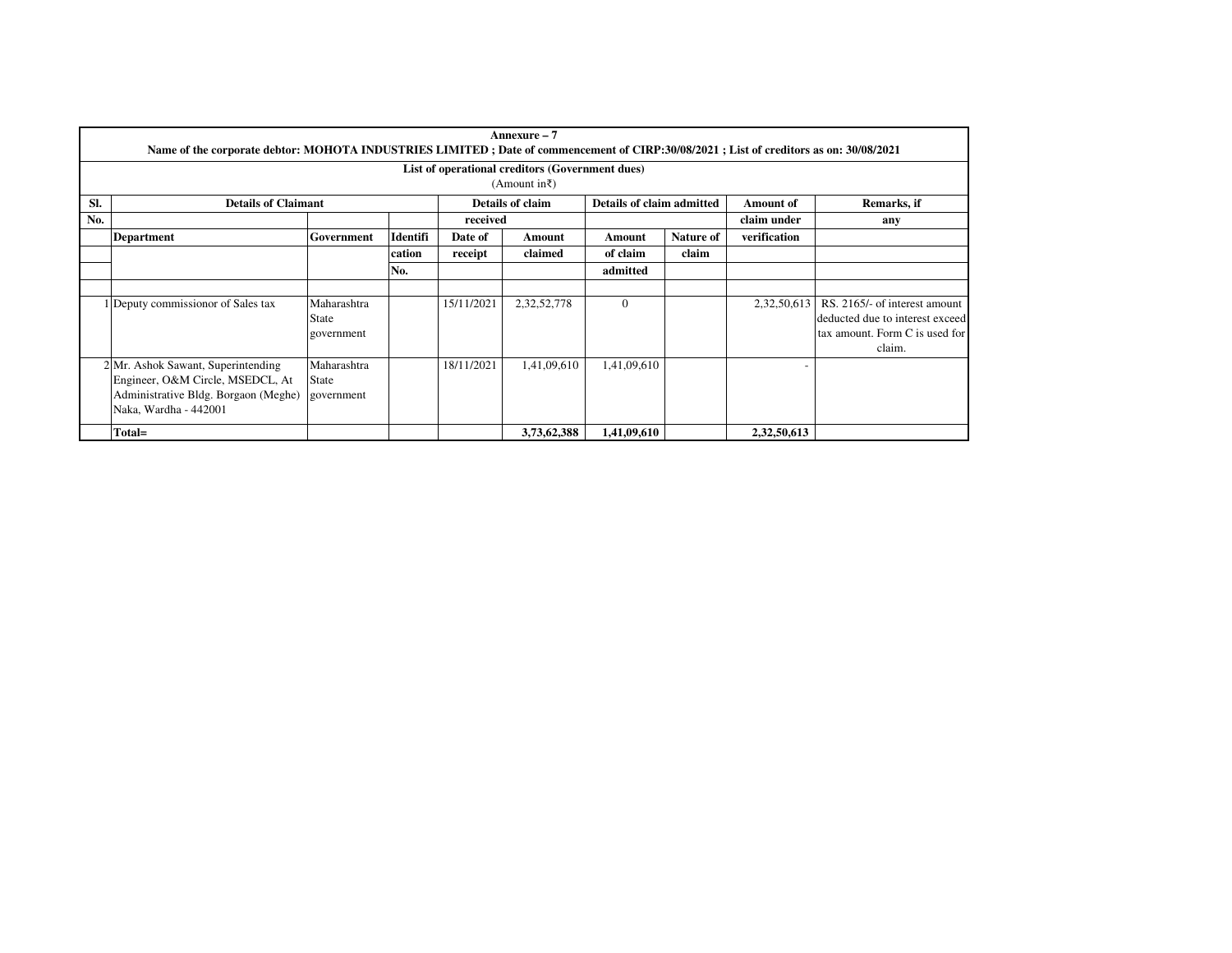|            | Name of the corporate debtor:MOHOTA INDUSTRIES LIMITED; Date of commencement of CIRP:30/08/2021; List of creditors as on: 30/08/2021 |                                                  | Annexure - 8              |                                |                    |                          |                 |
|------------|--------------------------------------------------------------------------------------------------------------------------------------|--------------------------------------------------|---------------------------|--------------------------------|--------------------|--------------------------|-----------------|
|            |                                                                                                                                      |                                                  | $\mathbf{Z}\mathbf{X}$    |                                |                    |                          |                 |
| SI.<br>No. | Name of creditor                                                                                                                     |                                                  | Details of claim received | Details of claim admitted      |                    | Amount of<br>claim under | Remarks, if any |
|            |                                                                                                                                      | Date of<br>$\operatorname{\mathbf{r}\acute{e}e}$ | Amount<br>claimed         | Amount of<br>claim<br>admitted | Nature of<br>claim | verification             |                 |
|            | 1 R.S. Corporation                                                                                                                   | 15/11/2021                                       | 3,67,639                  | 2,03,904                       |                    | 1,63,735                 |                 |
|            | 2 K M assoicates                                                                                                                     | 17/11/2021                                       | 38,91,100                 | $\mathcal{L}$                  |                    | 38,91,100                |                 |
|            | 3 Ashutosh Chirania                                                                                                                  | 20/11/2021                                       | 56,246                    | 16,698                         |                    | 39,548                   |                 |
|            | 4 IHS Industrial Automation                                                                                                          | 19/11/2021                                       | 14,076                    | 9,946                          |                    | 4,130                    |                 |
|            | 5 Sagotheren                                                                                                                         | 19/11/2021                                       | 42,960                    | 42,960                         |                    |                          |                 |
|            | 6 Select Chemgas LLP                                                                                                                 | 15/11/2021                                       | 4,61,067                  | 4,61,067                       |                    |                          |                 |
|            | 7 RKA Synthetics Pvt Ltd.                                                                                                            | 20/11/2021                                       | 29,30,615                 | 22, 26, 132                    |                    | 7,04,483                 |                 |
|            | 8 R.S. Associates                                                                                                                    | 17/11/2021                                       | 36,108                    | 36,108                         |                    |                          |                 |
|            | 9 Lokesh Trading Company                                                                                                             | 14/11/2021                                       | 12,87,269                 | 10,13,597                      |                    | 2,73,672                 |                 |
|            | 10 Paras Trading                                                                                                                     | 18/11/2021                                       | 1,12,395                  | 1,12,394                       |                    | $\mathbf{1}$             |                 |
|            | 11 Chemitex Laboratories                                                                                                             | 19/11/2021                                       | 16,08,139                 | 11,26,569                      |                    | 4,81,570                 |                 |
|            | 12 Orbit Ventures                                                                                                                    | 16/11/2021                                       | 36,17,642                 | 12,38,528                      |                    | 23,79,114                |                 |
|            | 13 Umiya Acid & Chemical Co.                                                                                                         | 18/11/2021                                       | 1,54,716                  | 1,54,530                       |                    | 186                      |                 |
|            | 14 Indo Count Industries Limited                                                                                                     | 18/11/2021                                       | 21,24,852                 | 18,97,190                      |                    | 2,27,662                 |                 |
|            | 15 Alpenol Starch                                                                                                                    | 19/11/2021                                       | 54,83,805                 | 35,00,901                      |                    | 19,82,904                |                 |
|            | 16 Dipsi Chemicals Pvt Ltd                                                                                                           | 19/11/2021                                       | 32, 42, 743               | 5,26,080                       |                    | 27,16,663                |                 |
|            | 17 Jain Enterprises                                                                                                                  | 19/11/2021                                       | 19,14,876                 | 12,82,443                      |                    | 6,32,433                 |                 |
|            | 18 Alliance Technocrats Pvt Ltd                                                                                                      | 18/11/2021                                       | 38,82,348                 | 26,57,547                      |                    | 12,24,801                |                 |
|            | 19 A.S. Associates                                                                                                                   | 18/11/2021                                       | 2,39,742                  | $\blacksquare$                 |                    | 2,39,742                 |                 |
|            | 20 Navin Chemical Manufacuring Co.                                                                                                   | 17/11/2021                                       | 4,20,535                  | 2,68,922                       |                    | 1,51,613                 |                 |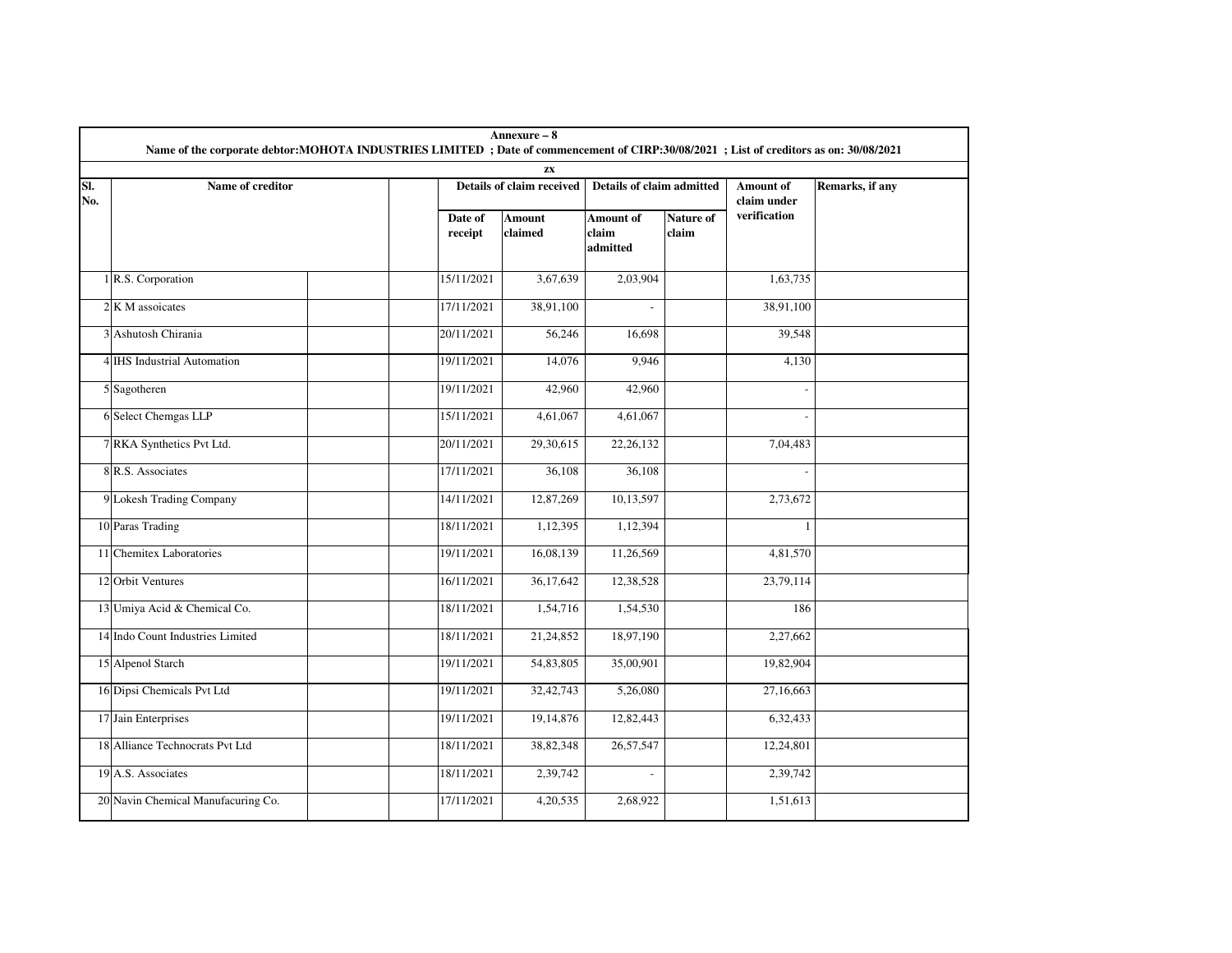| 21 Assoicated Chemicals              | 17/11/2021 | 5,81,176    | 3,56,655                 | 2,24,521            |  |
|--------------------------------------|------------|-------------|--------------------------|---------------------|--|
| 22 Vivan Acidchem pvt Ltd            | 19/11/2021 | 23,38,064   | 16,37,884                | 7,00,180            |  |
| 23 Central India Packaging           | 20/11/2021 | 24,970      | 24,970                   |                     |  |
| 24 Sunrise Auxichem Pvt Ltd.         | 17/11/2021 | 7,12,176    | 7,07,176                 | 5,000               |  |
| 25 Ramesh Balar & company            | 18/11/2021 | 2,32,53,764 | $\blacksquare$           | 2,32,53,764         |  |
| 26 Bearing Centre                    | 20/11/2021 | 4,75,669    | 4,38,216                 | $\overline{37,453}$ |  |
| 27 K B Board Mills LLP               | 20/11/2021 | 82,58,625   | 59,09,881                | 23,48,744           |  |
| 28 Bandu Electricals                 | 19/11/2021 | 74,367      | 49,511                   | 24,856              |  |
| 29 Esskay Technovision               | 17/11/2021 | 7,80,360    | 5,41,284                 | 2,39,076            |  |
| 30 Harison Chemical Corporation      | 19/11/2021 | 70,157      | 70,157                   |                     |  |
| 31 HNRC Corporation                  | 18/11/2021 | 20,69,347   | 12,17,608                | 8,51,739            |  |
| 32 R K Textiles                      | 21/11/2021 | 1,60,202    | $\overline{\phantom{a}}$ | 1,60,202            |  |
| 33 Vinay Mohota                      | 20/11/2021 | 8,69,000    | $\blacksquare$           | 8,69,000            |  |
| 34 Vibha Agrawal                     | 20/11/2021 | 90,000      | $\bar{\phantom{a}}$      | 90,000              |  |
| 35 Vaibhav Mohota                    | 20/11/2021 | 7,92,000    | $\mathcal{L}$            | 7,92,000            |  |
| 36 Vinod kumar Ranchoddas Mohota HUF | 20/11/2021 | 2,40,000    |                          | 2,40,000            |  |
| 37 Vinod Kumar Mohota                | 20/11/2021 | 3,15,000    |                          | 3,15,000            |  |
| 38 C.H. Chemicals                    | 22/11/2021 | 2,69,335    | 2,69,335                 |                     |  |
| 39 S.M. Chemicals                    | 22/11/2021 | 8,80,135    | 5,94,154                 | 2,85,981            |  |
| 40 Akshay Mohota                     | 20/11/2021 | 2,48,400    | $\mathbf{r}$             | 2,48,400            |  |
| 41 Likhit Masram                     | 22/11/2021 | 40,000      | $\sim$                   | 40,000              |  |
| 42 Nanjibhai & Company               | 21/11/2021 | 10,02,056   | 10,02,056                |                     |  |
| 43 Thaker Brothers                   | 21/11/2021 | 6,18,826    | 5,77,857                 | 40,969              |  |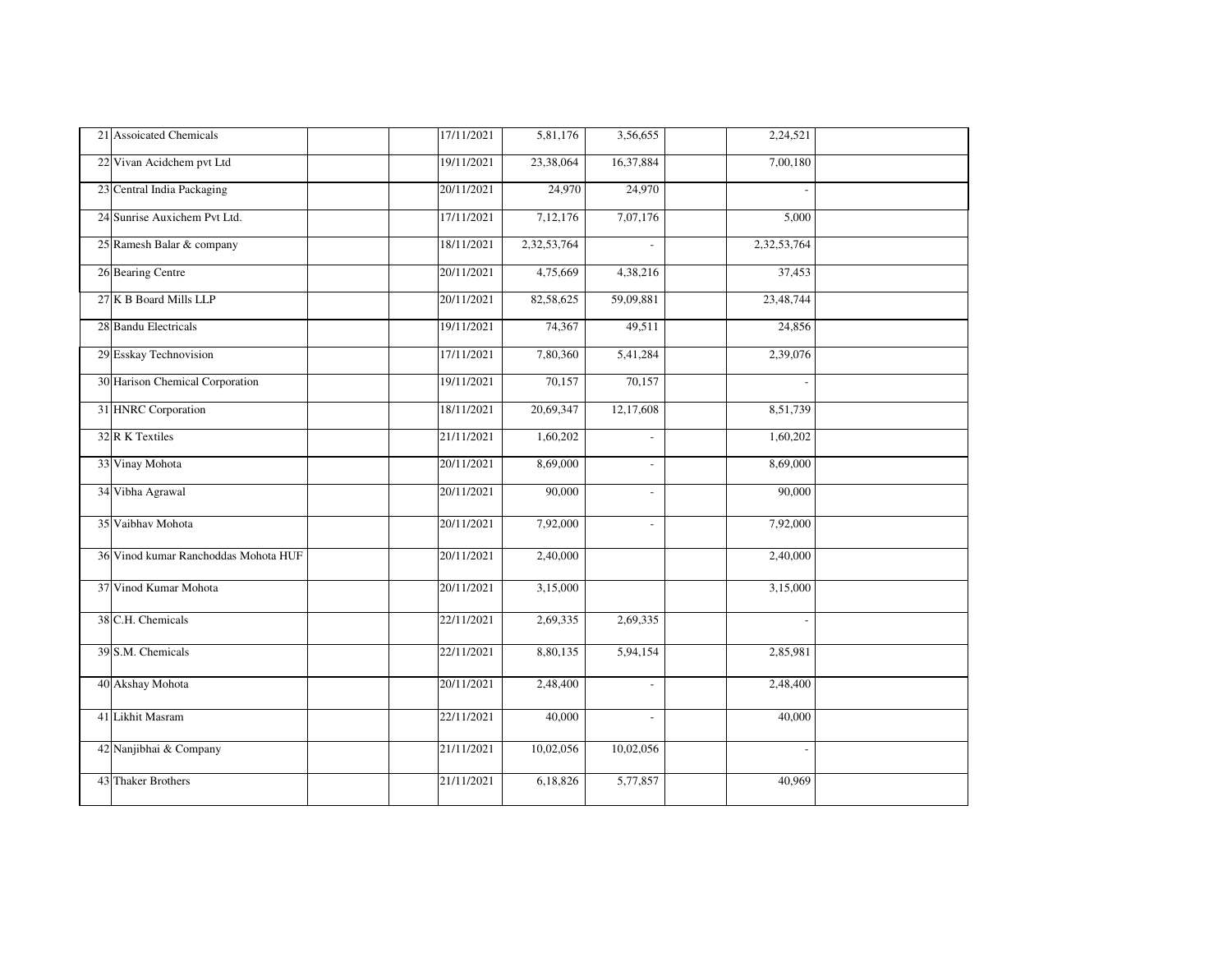| 44 Satyam Textiles              | 22/11/2021 | 6,47,908    | $\mathbb{Z}^2$ | 6,47,908    |  |
|---------------------------------|------------|-------------|----------------|-------------|--|
| 45 Suraj Corporation            | 18/11/2021 | 47,13,851   | 33,18,084      | 13,95,767   |  |
| 46 Ashwico Textiles Stores      | 22/11/2021 | 2,15,200    | 1,00,000       | 1,15,200    |  |
| 47 H P Industrial Lube Services | 24/11/2021 | 1,23,124    | 1,23,124       |             |  |
| <b>48 Ammatex Traders</b>       | 21/11/2021 | 3,00,000    | $\overline{a}$ | 3,00,000    |  |
| 49 Kesarla Anand                | 24/11/2021 | 3,81,022    | 31,839         | 3,49,183    |  |
| 50 Suman Textiles               | 24/11/2021 | 1,49,828    | $\mathcal{L}$  | 1,49,828    |  |
| 51 Geeta Packaging Industries   | 22/11/2021 | 4,47,115    | 3,54,389       | 92,726      |  |
| 52 Rajeshwari Dye-chem Pvt Ltd. | 19/11/2021 | 5,65,520    | 5,65,220       | 300         |  |
| 53 Krishna Engineering Works    | 19/11/2021 | 56,649      | 38,704         | 17,945      |  |
| 54 Saroj Sales Corporation      | 15/11/2021 | 1,28,598    | 94,223         | 34,375      |  |
| 55 Rapidtex Source              | 18/11/2021 | 1,29,777    | 91,392         | 38,385      |  |
| 56 Harish Industries            | 19/11/2021 | 1,19,546    | 1,19,546       |             |  |
| 57 A.V. Engineers               | 17/11/2021 | 2,72,229    | 2,63,778       | 8,451       |  |
| 58 Deep prakash textiles        | 18/11/2021 | 27,97,737   | 23,15,091      | 4,82,646    |  |
| 59 Moksha Theroplastics Pvt Ltd | 20/11/2021 | 1,64,833    | 1,64,833       |             |  |
| 60 Silver Tex Industires        | 19/11/2021 | 78,333      | 78,333         |             |  |
| 61 Kothari Belting Company      | 18/11/2021 | 1,50,009    | 1,50,009       |             |  |
| 62 A J Belting Pvt Ltd          | 22/11/2021 | 5,86,691    | $\mathcal{L}$  | 5,86,691    |  |
| 63 Vinmark India                | 17/11/2021 | 15,52,211   | 9,74,680       | 5,77,531    |  |
| 64 Unitech Reclamation Services | 20/11/2021 | 2,84,548    | 2,53,604       | 30,944      |  |
| Total=                          |            | 8,99,17,230 | 3,92,09,109    | 5,07,08,121 |  |